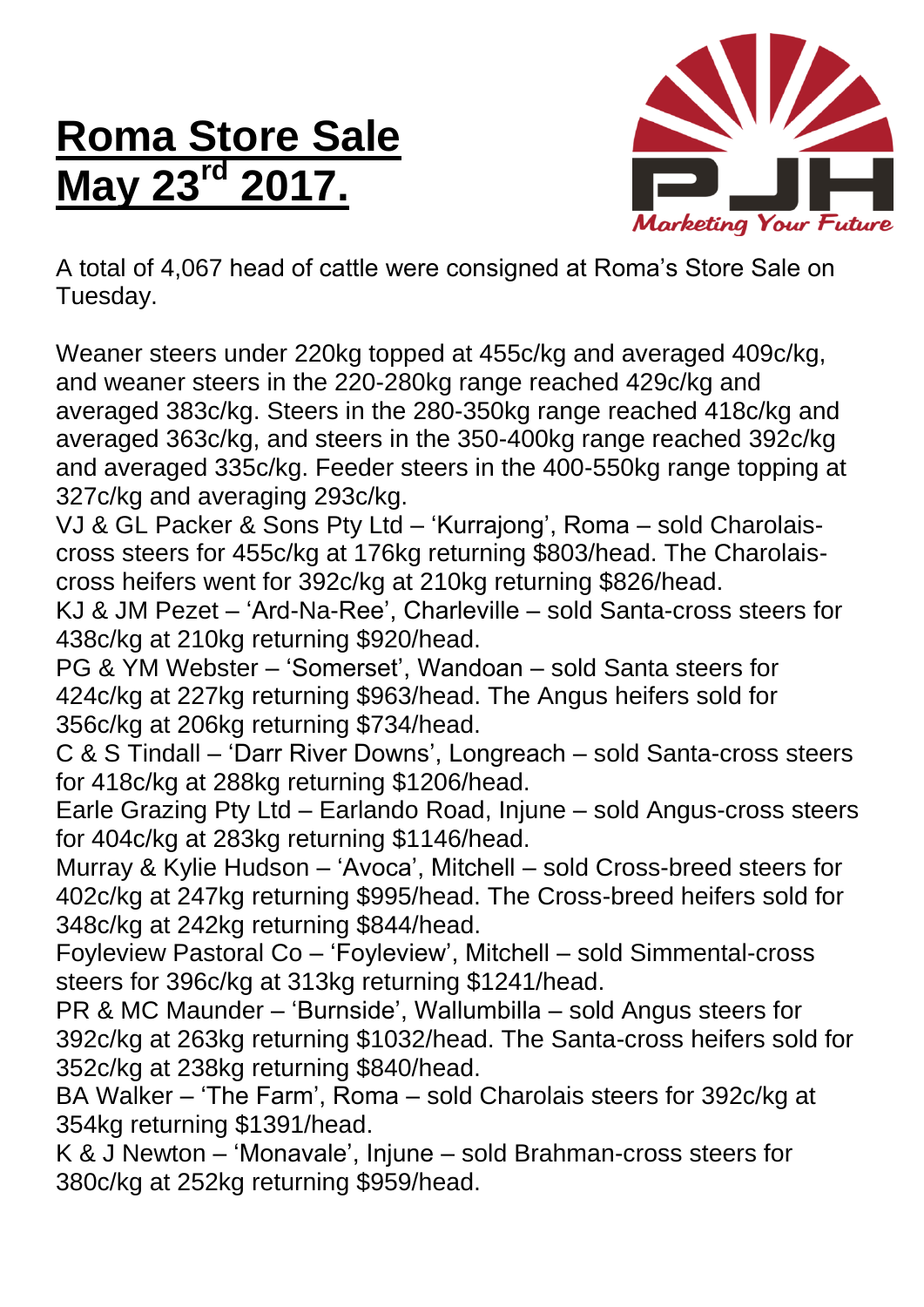Gwenbrook Farms Pastoral Co – 'Gwenbrook', Roma – sold Charolaiscross steers for 376c/kg at 324kg returning \$1220/head.

JM & SA Allen – 'Pok-A-Long', Roma – sold Angus steers for 368c/kg at 346kg returning \$1277/head. The Angus heifers sold for 346c/kg at 318kg returning to \$1101/head.

Glengraco Grazing Co – 'Camelot', Yuleba – sold Hereford-cross steers for 366c/kg at 315kg returning \$1156/head. The Hereford-cross heifers sold for 342c/kg at 244kg returning at \$837/head.

M Houston – 'Lorelle Downs', Yuleba – sold Charolais steers for 362c/kg at 299kg returning \$1082/head.

S Martyn – 'Greenridge', Roma – sold Simmental-cross steers for 360c/kg at 354kg returning \$1274/head. The Simmental-cross heifers sold for 346c/kg at 317kg returning \$1099/head.

JD Kingston – 'Kingull', Roma – sold Santa-cross steers for 286c/kg at 535kg returning \$1531/head.

Heifers under 220kg topped at 436c/kg and averaged 367c/kg, while heifers in the 220-280kg range topped at 402c/kg and averaged 329c/kg. Heifers in the 280-350kg range topped at 346c/kg, averaging 302c/kg. Heifers in the 350-450kg range topped at 328c/kg and averaged 290c/kg. TI & JL York – 'Hyde Park', Wallumbilla – sold Simmental-cross heifers for 318c/kg at 404kg returning \$1286/head.

Killarney Park Grazing – 'Killarney Park', Tambo – sold Santa heifers for 310c/kg at 398kg returning \$1234/head.

Waldron Family Trust – 'Stormhill', Longreach – sold Cross-breed heifers for 268c/kg at 393kg returning \$1055/head.

## *PJH sell 6 th position next week.*